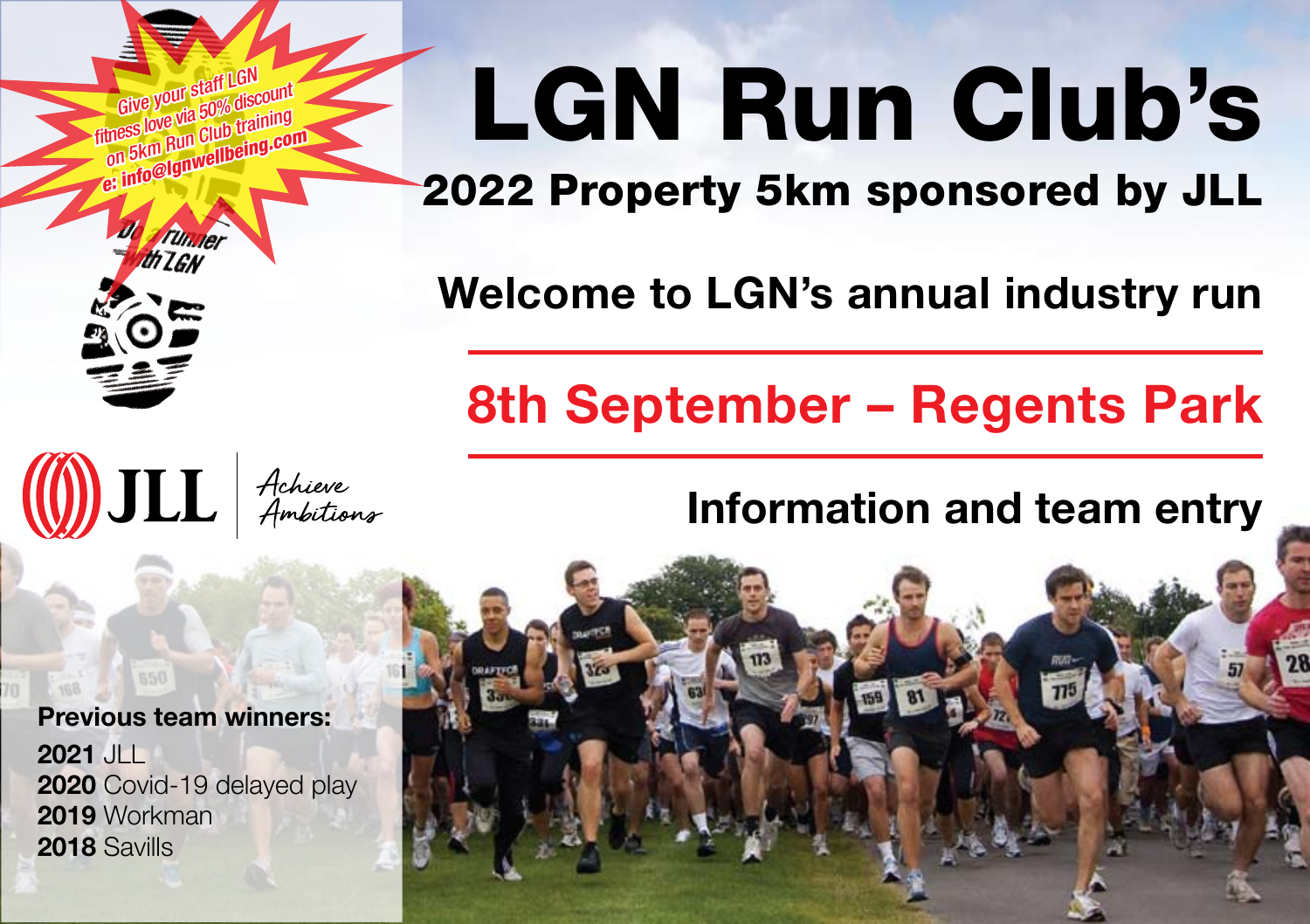#### LGN Run Club's 2022 Property 5km sponsored by JLL:

**Date:** 8th September 2022

**Time:** 6pm race start

**Team competition:** Fastest 5 men & 5 women

**Location:** Beautiful Regents Park - Hub Bar & Cafe

**Course:** Flat & fast 5k

Course map: *[Click here](http://www.lgnwellbeing.com/news/lgn-regents-park-5km-course)*

#### Records:

Neilson Hall (iProspect) 14mins 43 secs & Sandy Wilson (Sky Media) 17 mins 44 secs.

Do a runner with LGN

### LGN Run Clubs

LGN Run Clubs have provided in-house Run Club training for clients such as JLL, Forsters, Unilever, Omnicom, BP, Investec & Mercer.

Check out our 60sec Run Club video *[here](http://vimeo.com/192776712)*

If you'd like to trial an LGN Run Club in preparation for the 2022 LGN Property 5km sponsored by JLL, please email us via

**(0)** JLL

#### info@lgnwellbeing.com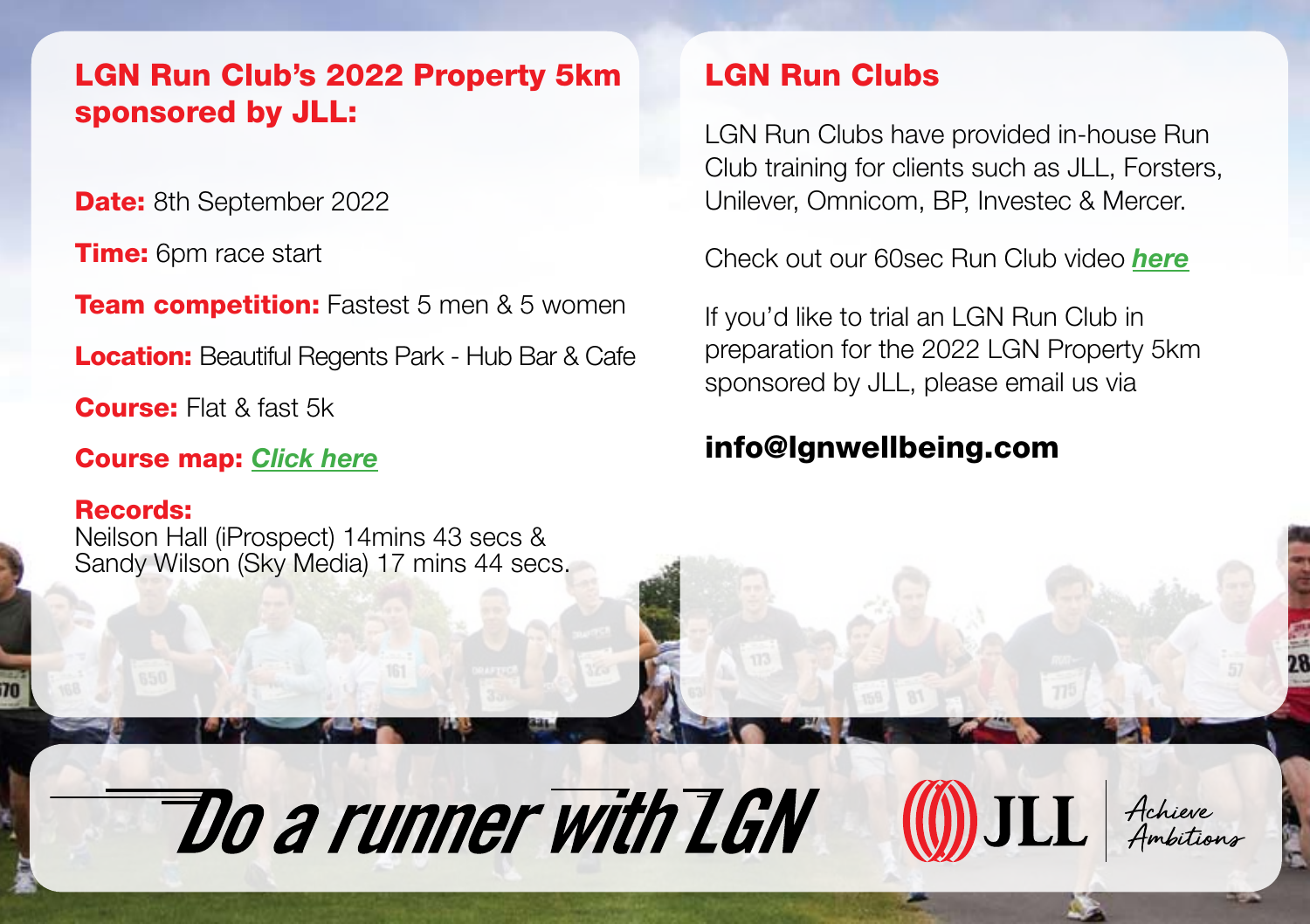## LGN Run Club's Property 5km sponsored by JLL Entry Form

**Date:** Thursday 8th September 2022 **Location:** Regents Park – Hub Cafe **Time:** 5pm arrival, 6pm start

**Booking Deadline:** Friday 29th July 2022

Company Captain .............................................................................................................................................................. Company ............................................................................................................................................................................ Address............................................................................................................................................................................... ............................................................................................................................................................................................ Email ................................................................................................................................................................................... Contact telephone...............................................................................................................................................................

| $Cost - £27 (+ VAT)$ per runner | Please invoice me for the total amount<br>Purchase order number (if required): |
|---------------------------------|--------------------------------------------------------------------------------|
|                                 |                                                                                |

#### **PAYMENT TERMS & CONDITIONS**

Make cheques payable to LGN Wellbeing Ltd (Send to LGN Wellbeing Ltd, 42 Bodriggy Street, Hayle, Cornwall, TR27 4ND) By completing this form, the above company has confirmed entry to the LGN Run Club Property 5km sponsored by JLL and is committed to paying the entry fee of £27 + VAT per runner. Full costs are charged to the company should you or any of your entered team withdraw after 12th August 2022.

#### **LGN DECLARATION**

The captain's signature below declares that their colleagues are over 17 and medically fit to compete and have no medical disability that could endanger them in the event. It also accepts that each individual enters at their own risk and that the organisers (LGN Wellbeing Ltd) and/or venue owners will in no way be held responsible for any injury prior, during or after the event or for any property damaged or lost

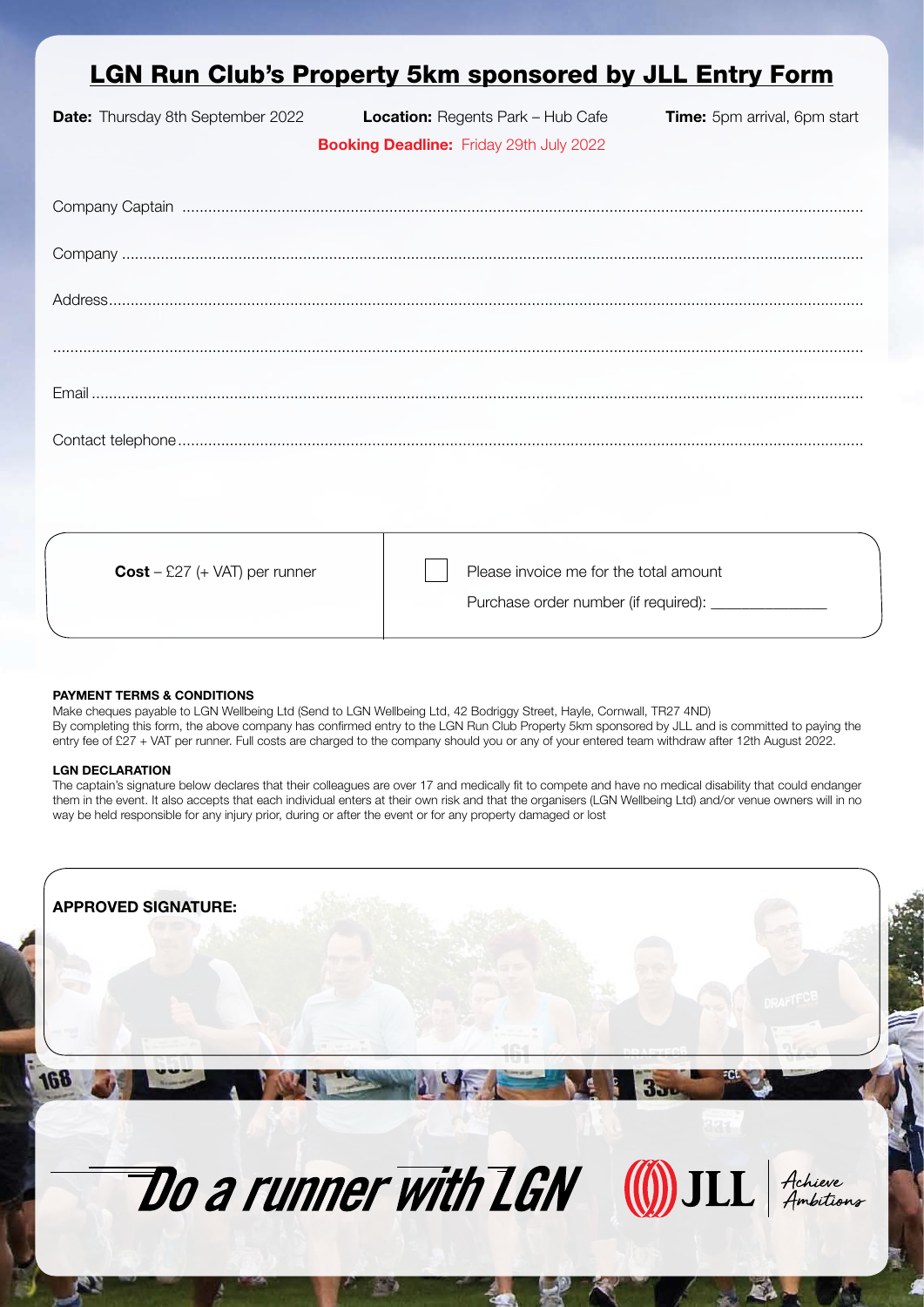## LGN Run Club's Property 5km sponsored by JLL Entry Form

LGN encourage everyone to take part in their Industry 5k run, from fun running fancy dress, to those from our LGN Run Clubs looking to win the team trophy.

#### *And remember to compete as a team you need a minimum of 5 men & 5 women.*

The first 5 men and 5 women from your company over the finish line will count as your 'team A', the second 5 men and 5 women will count as 'team B' and so on. Please feel free to enter as many runners as you wish.

#### **See you on Thursday 8th September!**

| <b>Name</b>                          | Gender | Over 40<br><b>Competitor?</b> | <b>Work Email Address</b> |                              |
|--------------------------------------|--------|-------------------------------|---------------------------|------------------------------|
|                                      |        |                               |                           |                              |
|                                      |        |                               |                           |                              |
|                                      |        |                               |                           |                              |
|                                      |        |                               |                           |                              |
|                                      |        |                               |                           |                              |
|                                      |        |                               |                           |                              |
|                                      |        |                               |                           |                              |
|                                      |        |                               |                           |                              |
|                                      |        |                               |                           |                              |
|                                      |        |                               |                           |                              |
|                                      |        |                               |                           | <b>DRAFTECH</b>              |
| <b>REAL</b>                          |        | 16                            | DRAFIFCE<br>350           |                              |
|                                      |        |                               |                           |                              |
|                                      |        |                               |                           |                              |
|                                      |        |                               |                           |                              |
| <b>Do a runner with LGN (()) JLL</b> |        |                               |                           | Achieve<br>Ambition <i>s</i> |